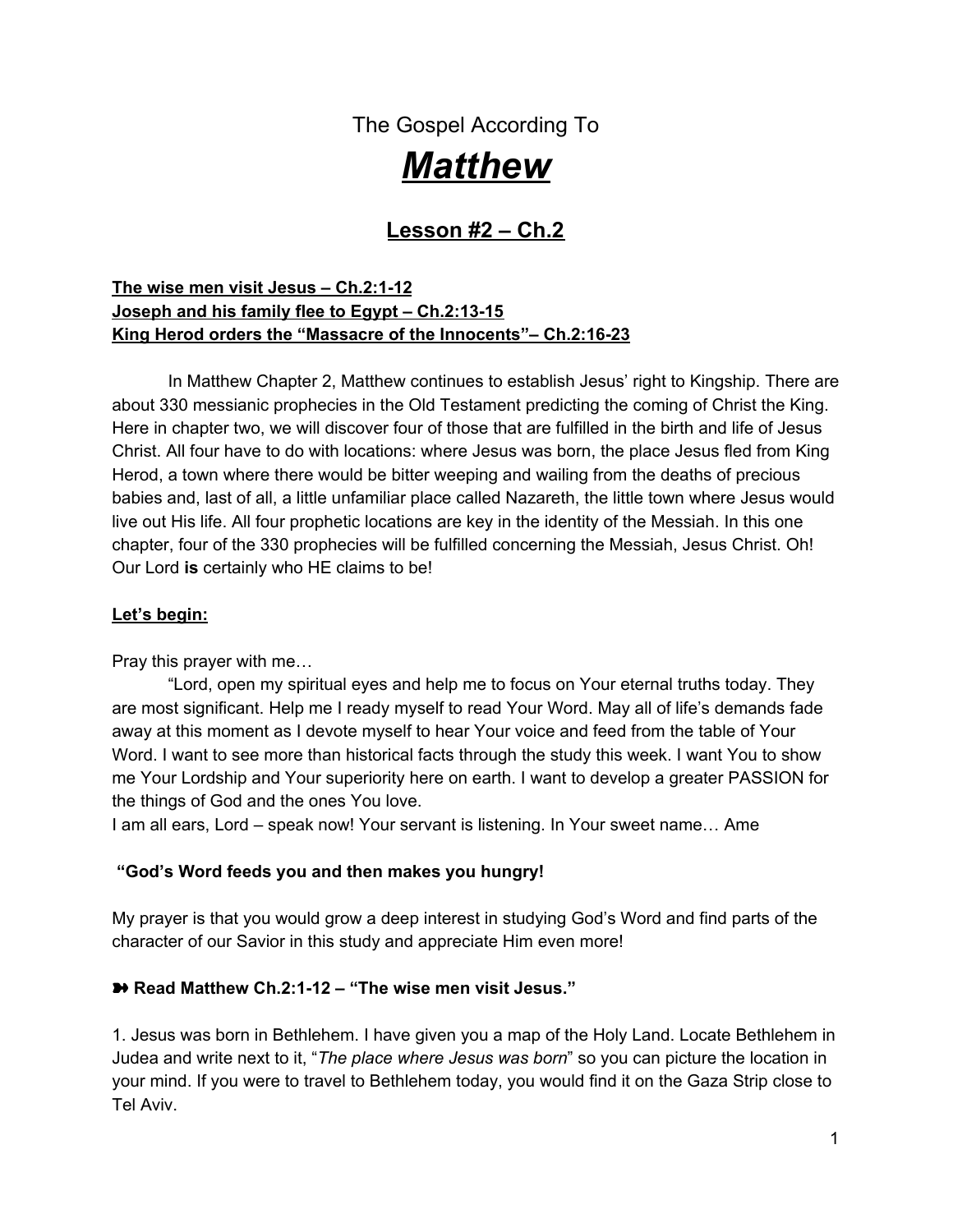2. In that day Judea was still under Roman occupation. Julius Caesar had appointed Antipator as governor of Judea, and then Antipator in turn had his son, Herod, appointed as the "prefect" of Galilee. Herod became known as "Herod the Great" or "King Herod." King Herod was a brutal, tyrannical king. He was a very jealous and suspicious man. He came to love the power that came with his title and would do whatever it took to keep his powerful position. Kings were regarded as divine beings at that time; they were commonly worshipped like gods. Herod would defend his position at any costs. It meant everything to him. As we will discover, the thought of a new king honing in on his territory would push him to extreme measures to defend his kingdom.

*Jealousy* is a wicked taskmaster. It can push people into doing the most perverse things. It can lead us to act out in ways that we don't even recognize as coming from ourselves. Jealousy and envy breed hatred and disunity. The four in unison are a time-bomb waiting to explode and, when they do, emotions explode, spewing shrapnel hitting all those connected to the community of relationship represented. Jealousy is a very powerful emotion.

There is no room for jealousy and envy to remain in a heart that is actively pursuing God. A jealous spirit just stinks up the place, doesn't it? It can push a person to do the unthinkable. Most murders committed have jealousy at the root of the motivation for the crime.

Jealousy can cause even the ordinarily mild-tempered man to act out in ways contrary to his behavior. You might be able to relate if it has happened to you. Cutting words may spew out of your mouth in a tense moment you never could imagine hearing yourself say. People may bother you for no reason, and then, with godly reflection, the Holy Spirit reveals it's a jealous spirit inside you that is causing the issue. You know the problem is not them personally; it's just because they have been blessed with something you have longed for, and not yet gotten. You just hate yourself for being so petty, don't you? Shame rushes in and makes you feel like a selfish child. This cycle can be unbearable until God removes the consuming fire of jealousy and envy out of your heart!

Herod was controlled by jealousy, envy and greed. It eventually drove him to commit many heinous acts. The historian Josephus records Herod as a ruthless murderer. Josephus records that Herod murdered 3 of his sons, along with his mother-in-law and his  $2^{nd}$  wife. If you crossed him or were looked at as suspicious of being disloyal, you paid with your life.

a. Write out the verse found in Proverbs 14:30. Circle the word that you see that denotes the decay of growth.

\_\_\_\_\_\_\_\_\_\_\_\_\_\_\_\_\_\_\_\_\_\_\_\_\_\_\_\_\_\_\_\_\_\_\_\_\_\_\_\_\_\_\_\_\_\_\_\_\_\_\_\_\_\_\_\_\_\_\_\_\_\_\_\_\_\_\_\_\_\_\_\_ \_\_\_\_\_\_\_\_\_\_\_\_\_\_\_\_\_\_\_\_\_\_\_\_\_\_\_\_\_\_\_\_\_\_\_\_\_\_\_\_\_\_\_\_\_\_\_\_\_\_\_\_\_\_\_\_\_\_\_\_\_\_\_\_\_\_\_\_\_\_\_\_

#### ͘ *You cannot grow in the Lord and nurture a jealous spirit simultaneously.*

b. See Song of Solomon 8:6. What other descriptive words are found here to describe jealousy?

\_\_\_\_\_\_\_\_\_\_\_\_\_\_\_\_\_\_\_\_\_\_\_\_\_\_\_\_\_\_\_\_\_\_\_\_\_\_\_\_\_\_\_\_\_\_\_\_\_\_\_\_\_\_\_\_\_\_\_\_\_\_\_\_\_\_\_\_\_\_\_\_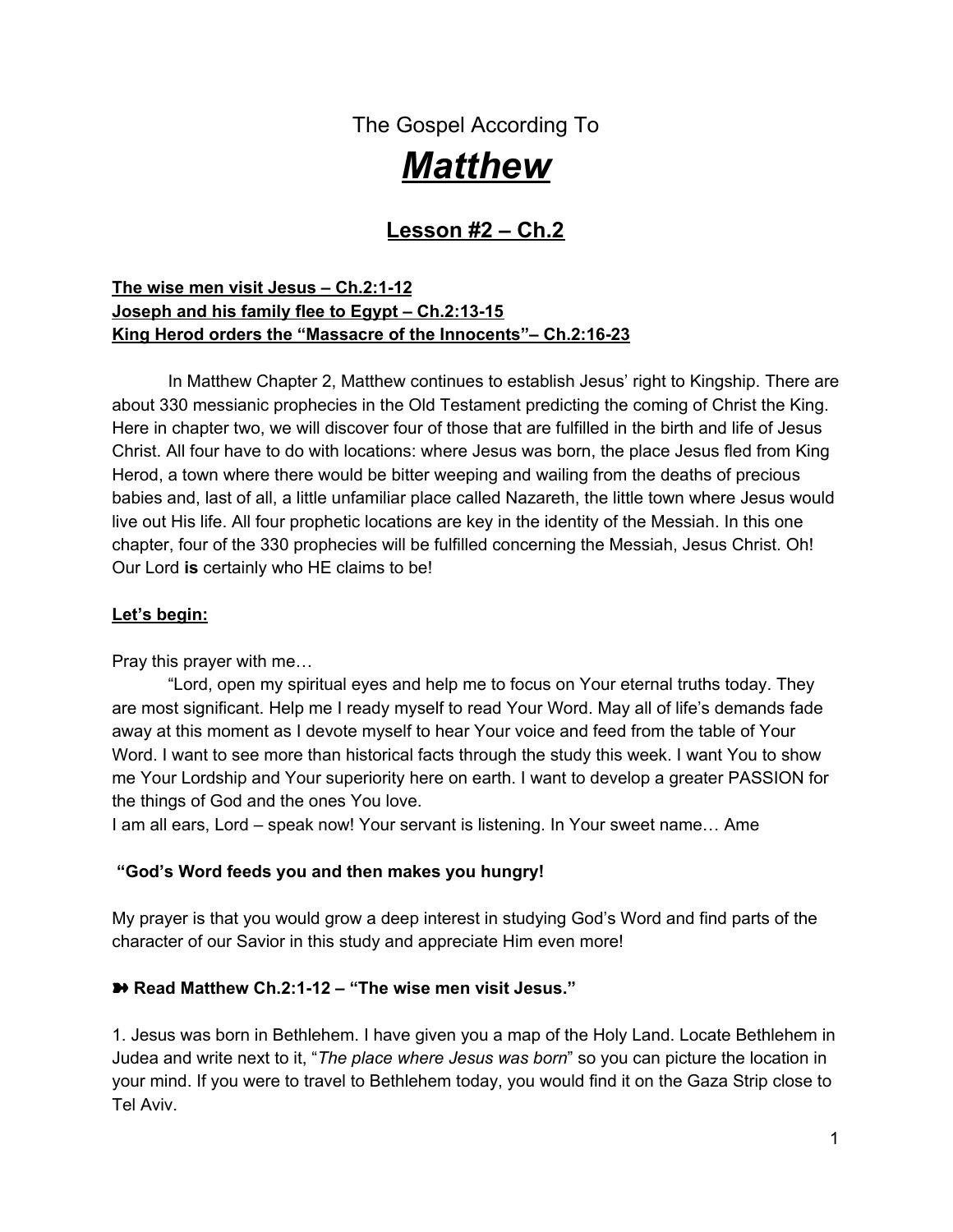c. Jealousy and envy are kissing cousins. They are both listed in the list of "Works of the Flesh" found in Galatians 5:19-21. Scripture is so bold to say that those who habitually live in that sin will not inherit the Kingdom of God. We know that there is only one sin that is unpardonable that is denying Jesus until your death - but a true believer will be convicted of those feelings and come to God to repent and be made clean. He/She will desire to shake free from the carnality and destruction those fleshy attitudes bring. Read through Galatians 5:19-21. What actions do you see coming from King Herod that are mentioned in this list? Did jealousy and envy drive Herod there?

\_\_\_\_\_\_\_\_\_\_\_\_\_\_\_\_\_\_\_\_\_\_\_\_\_\_\_\_\_\_\_\_\_\_\_\_\_\_\_\_\_\_\_\_\_\_\_\_\_\_\_\_\_\_\_\_\_\_\_\_\_\_\_\_\_\_\_\_\_\_\_\_\_\_\_

As another example: What horrific action did Joseph's brothers do that was driven by jealousy? See Gen. 37:11; 20

d. Envy is a sign of a carnal Christian. What other detriment to the church does envy & carnality bring? 1 Corinthians 3:1-3

\_\_\_\_\_\_\_\_\_\_\_\_\_\_\_\_\_\_\_\_\_\_\_\_\_\_\_\_\_\_\_\_\_\_\_\_\_\_\_\_\_\_\_\_\_\_\_\_\_\_\_\_\_\_\_\_\_\_\_\_\_\_\_\_\_\_\_\_\_\_\_\_ \_\_\_\_\_\_\_\_\_\_\_\_\_\_\_\_\_\_\_\_\_\_\_\_\_\_\_\_\_\_\_\_\_\_\_\_\_\_\_\_\_\_\_\_\_\_\_\_\_\_\_\_\_\_\_\_\_\_\_\_\_\_\_\_\_\_\_\_\_\_\_\_

\_\_\_\_\_\_\_\_\_\_\_\_\_\_\_\_\_\_\_\_\_\_\_\_\_\_\_\_\_\_\_\_\_\_\_\_\_\_\_\_\_\_\_\_\_\_\_\_\_\_\_\_\_\_\_\_\_\_\_\_\_\_\_\_\_\_\_\_\_\_\_\_\_\_\_\_ \_\_\_\_\_\_\_\_\_\_\_\_\_\_\_\_\_\_\_\_\_\_\_\_\_\_\_\_\_\_\_\_\_\_\_\_\_\_\_\_\_\_\_\_\_\_\_\_\_\_\_\_\_\_\_\_\_\_\_\_\_\_\_\_\_\_\_\_\_\_\_\_\_\_\_\_

One's flesh is on display when we see gossip, strife, tempers flaring, hatred, bitterness and resentment. These are often exposed, leaving them in plain sight, but there are some fleshy attitudes that we can keep hidden which are just as destructive like jealousy and envy.

There was a season in my life that I went through a period of discontentment because I wasn't happy with where I was living at the time. After some time passed, all I could think about was moving. I wanted to move so badly and God wasn't opening the doors for that to happen. Consequently every one that I compared my life to seemed to have it better than I did. Of course I chose to look at those who owned much more; they were a step up financially and lived in the communities I wished for. I didn't compare myself to those women who lived in those grass huts in Africa! My eyes and heart soon became completely *filled* with envy and jealousy. I was consumed with MYSELF...I knew it...I had witnessed my own reactions internally as someone I knew would get a new home or something nicer than what I thought I had. I would inwardly resent it, although outwardly I would display all the right reactions. I hated that about myself but I didn't know how to change it. I eventually threw my hands up in confession, expressing to God my inability to change myself, and that was the beginning of the work God would do in me.

It took God about two years to convert my soul in that area of contentment. It was a work He had to do and it was long and painful and sometimes repetitive, but He freed me from the cancer of envy and discontentment that wanted to consume my soul. If this is an issue in your life, He can do that for you too. It doesn't have to be about a location or a house; it can be about a marriage you feel stuck in or children you are disappointed with, or a body you desperately wish you could change, or a whole list of other things!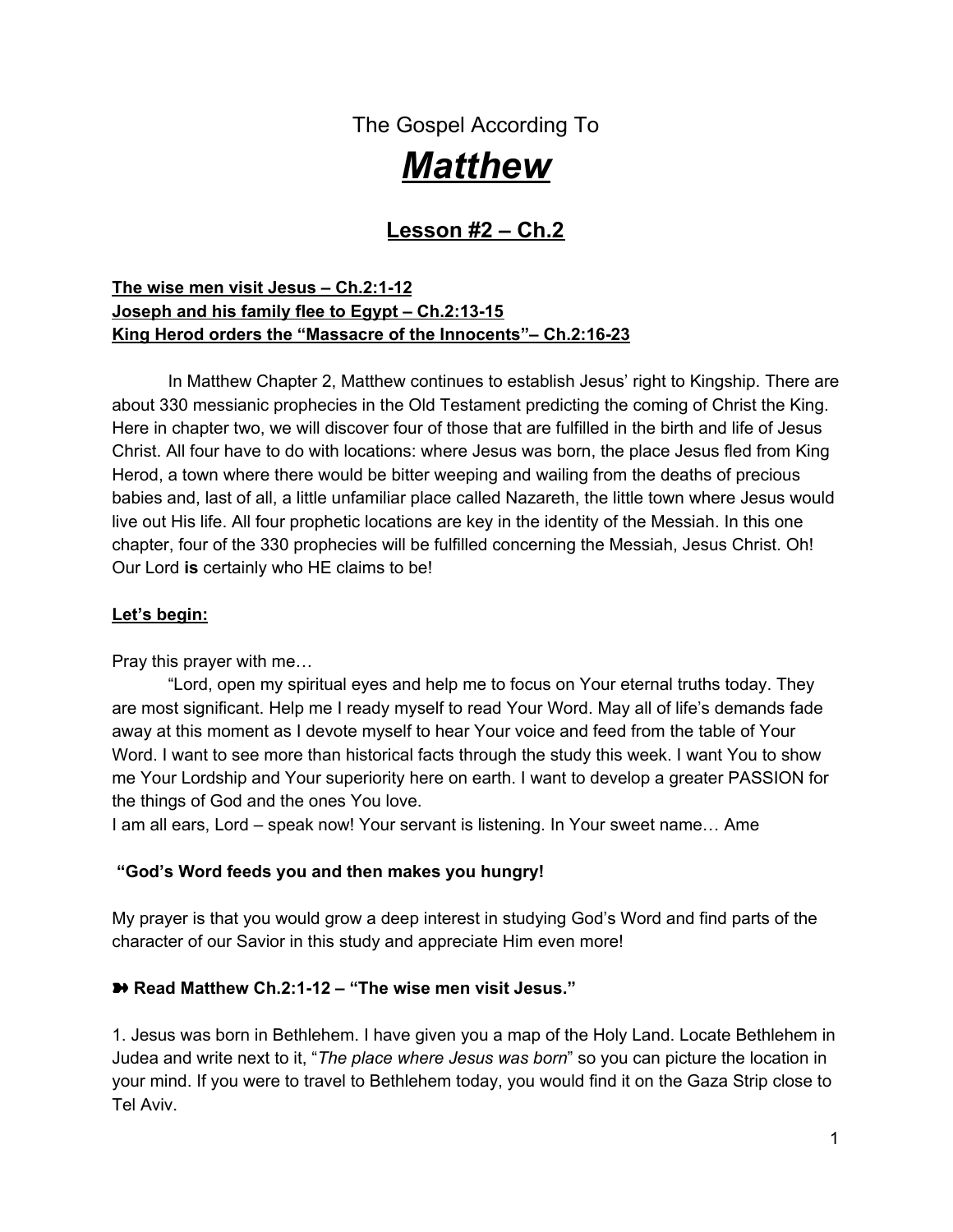The source isn't the issue; it's a discontented heart that God wants to change. I will share with you in the teaching this week some principles and techniques I learned that may help you have victory in this area!

We are now going to meet two other people groups in this story besides King Herod. We will meet the wise men and the chief priests and scribes. Each one has a different *response* to the birth of the King.

2. In Matthew 2:1-2, the wise men (Scripture doesn't say there were three) come from the East to Jerusalem asking others, "Where is the King of the Jews?" They had seen a "star" in the East and wanted to come and worship Him (v.2). The wise men from the East were also known as Magi. Magi were skilled in astronomy and astrology, which in those days were closely related. Some scholars believe there may have been hundreds of wise men following the star. This may be why Herod was so disturbed. Despite their paganism and occult practices, they had genuine hearts that sought the Lord. There had been talk for some time in their region that a new king would soon arise in the area of Judea. They were looking for a new world leader! They were aware of the rumors that the God of Israel would one day raise up a King for Israel.

a. How much information or proof did the Magi have that a King had been born? See Matthew 2:2

I wonder if they were just hangin' out, doing what they always did, looking to the heavens for signs and wonders to follow, and... **boom!** Something very extraordinary catches their eye! This was no common light or star or brilliant planet; this was something they had never seen before! Something cosmic, something beyond what the universe could perform alone. When God does something BIG, something supernatural, you don't have to guess whether it was of God; it's so unordinary, you just know it. Many don't believe it was a "star" at all, or even two stars colliding. One reason is that in Matthew 2:9 it says that the star "stood over" the place where the young child was. It wasn't described as a collision, but a presence. Let's take just a minute and see what other kind of light "stood over" God's people historically.

a. How did God previously use this divine light to protect Israel from the Egyptians? See the story in Exodus 14:13-20, look carefully at v.20.

\_\_\_\_\_\_\_\_\_\_\_\_\_\_\_\_\_\_\_\_\_\_\_\_\_\_\_\_\_\_\_\_\_\_\_\_\_\_\_\_\_\_\_\_\_\_\_\_\_\_\_\_\_\_\_\_\_\_\_\_\_\_\_\_\_\_\_\_\_\_\_\_ \_\_\_\_\_\_\_\_\_\_\_\_\_\_\_\_\_\_\_\_\_\_\_\_\_\_\_\_\_\_\_\_\_\_\_\_\_\_\_\_\_\_\_\_\_\_\_\_\_\_\_\_\_\_\_\_\_\_\_\_\_\_\_\_\_\_\_\_\_\_\_\_

\_\_\_\_\_\_\_\_\_\_\_\_\_\_\_\_\_\_\_\_\_\_\_\_\_\_\_\_\_\_\_\_\_\_\_\_\_\_\_\_\_\_\_\_\_\_\_\_\_\_\_\_\_\_\_\_\_\_\_\_\_\_\_\_\_\_\_\_\_\_\_\_

\_\_\_\_\_\_\_\_\_\_\_\_\_\_\_\_\_\_\_\_\_\_\_\_\_\_\_\_\_\_\_\_\_\_\_\_\_\_\_\_\_\_\_\_\_\_\_\_\_\_\_\_\_\_\_\_\_\_\_\_\_\_\_\_\_\_\_\_\_\_\_\_ \_\_\_\_\_\_\_\_\_\_\_\_\_\_\_\_\_\_\_\_\_\_\_\_\_\_\_\_\_\_\_\_\_\_\_\_\_\_\_\_\_\_\_\_\_\_\_\_\_\_\_\_\_\_\_\_\_\_\_\_\_\_\_\_\_\_\_\_\_\_\_\_

b. How did the brilliance of the light of the Lord change Moses physically? See Exodus 24:17-18 and Exodus 34:30. \_\_\_\_\_\_\_\_\_\_\_\_\_\_\_\_\_\_\_\_\_\_\_\_\_\_\_\_\_\_\_\_\_\_\_\_\_\_\_\_\_\_\_\_\_\_\_\_\_\_\_\_\_\_\_\_

c. How did Paul respond to the "light from heaven"? Acts 9:3 and Acts 26:13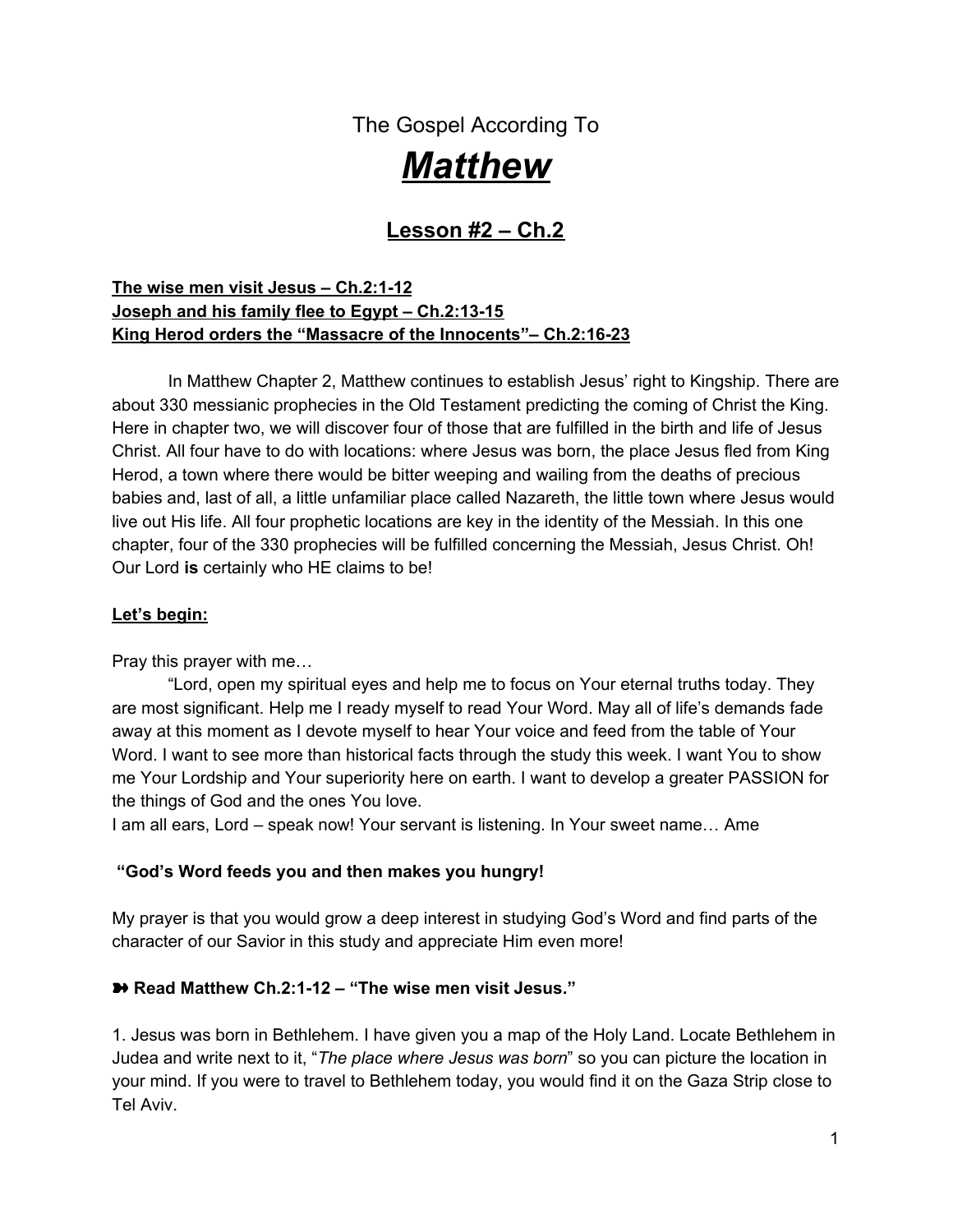d. What does Jesus call Himself in Revelation 22:16?

Maybe the light the Magi saw coming from heaven wasn't a star at all, maybe it was the "light of the glory of the Lord," like we have seen so many times before in Scripture. No one can say for sure, but it was enough to get those Magi to *move it* and follow its brilliance to its destination! Remember Daniel, God's man favored in the lion's den? He was from the countries in the East. Maybe they had heard just enough from believers like Daniel to be seekers. They had just enough knowledge to know that there was a King under that supernatural light somewhere, and they responded to the little knowledge they had to seek a Savior they didn't know.

\_\_\_\_\_\_\_\_\_\_\_\_\_\_\_\_\_\_\_\_\_\_\_\_\_\_\_\_\_\_\_\_\_\_\_\_\_\_\_\_\_\_\_\_\_\_\_\_\_\_\_\_\_\_\_\_\_\_\_\_\_\_\_\_\_\_\_\_\_\_

Some of us have more knowledge of His truth than others. Many of you have been blessed with a rich Christian heritage, taught God's values since the time you were a wee little one! Others have come out of religious cults full of false doctrine and are still sorting out truth from error. Still others had no religious training at all. Wherever you find yourself on the scale, we are all responsible for what we know!

3. What does Jesus tell us is required of him or her that is given much? Luke 12:48? \_\_\_\_\_\_\_\_\_\_\_\_\_\_\_\_\_\_\_\_\_\_\_\_\_\_\_\_\_\_\_\_\_\_\_\_\_\_\_\_\_\_\_\_\_\_\_\_\_\_\_\_\_\_\_\_\_\_\_\_\_\_\_\_\_\_\_

\_\_\_\_\_\_\_\_\_\_\_\_\_\_\_\_\_\_\_\_\_\_\_\_\_\_\_\_\_\_\_\_\_\_\_\_\_\_\_\_\_\_\_\_\_\_\_\_\_\_\_\_\_\_\_\_\_\_\_\_\_\_\_\_\_\_\_

#### *The CEV version says it like this:*

# *"If God has been generous with you, He will expect you to serve Him well. But if He has been more than generous, He will expect you to serve Him even better." Luke 12:48*

Do you have a bible or two or three in your home? How about access to Christian T.V. and radio? I KNOW you have access to this Bible Study and go to good churches that teach God's Word every Sunday. I also know you have the freedom to worship God anywhere and at any time if you live in the good ol' USA! To those whom God gives special knowledge and special opportunities must also realize they have greater responsibilities. You and I fall under that category. If Christian leaders have received power from God and from men, they are accountable for that power.

a. Do you feel the Lord requiring more of you these days? Is He asking you to serve Him even with your busy schedule, and you're already tired? Is He drawing you into more time in study and prayer? Do you feel Him prompting you to be more consistent with your giving? In what way is He requiring much from your life? Share with your group.

\_\_\_\_\_\_\_\_\_\_\_\_\_\_\_\_\_\_\_\_\_\_\_\_\_\_\_\_\_\_\_\_\_\_\_\_\_\_\_\_\_\_\_\_\_\_\_\_\_\_\_\_\_\_\_\_\_\_\_\_\_\_\_\_\_\_\_\_\_\_\_\_\_\_\_\_ \_\_\_\_\_\_\_\_\_\_\_\_\_\_\_\_\_\_\_\_\_\_\_\_\_\_\_\_\_\_\_\_\_\_\_\_\_\_\_\_\_\_\_\_\_\_\_\_\_\_\_\_\_\_\_\_\_\_\_\_\_\_\_\_\_\_\_\_\_\_\_\_\_\_\_\_ \_\_\_\_\_\_\_\_\_\_\_\_\_\_\_\_\_\_\_\_\_\_\_\_\_\_\_\_\_\_\_\_\_\_\_\_\_\_\_\_\_\_\_\_\_\_\_\_\_\_\_\_\_\_\_\_\_\_\_\_\_\_\_\_\_\_\_\_\_\_\_\_\_\_\_\_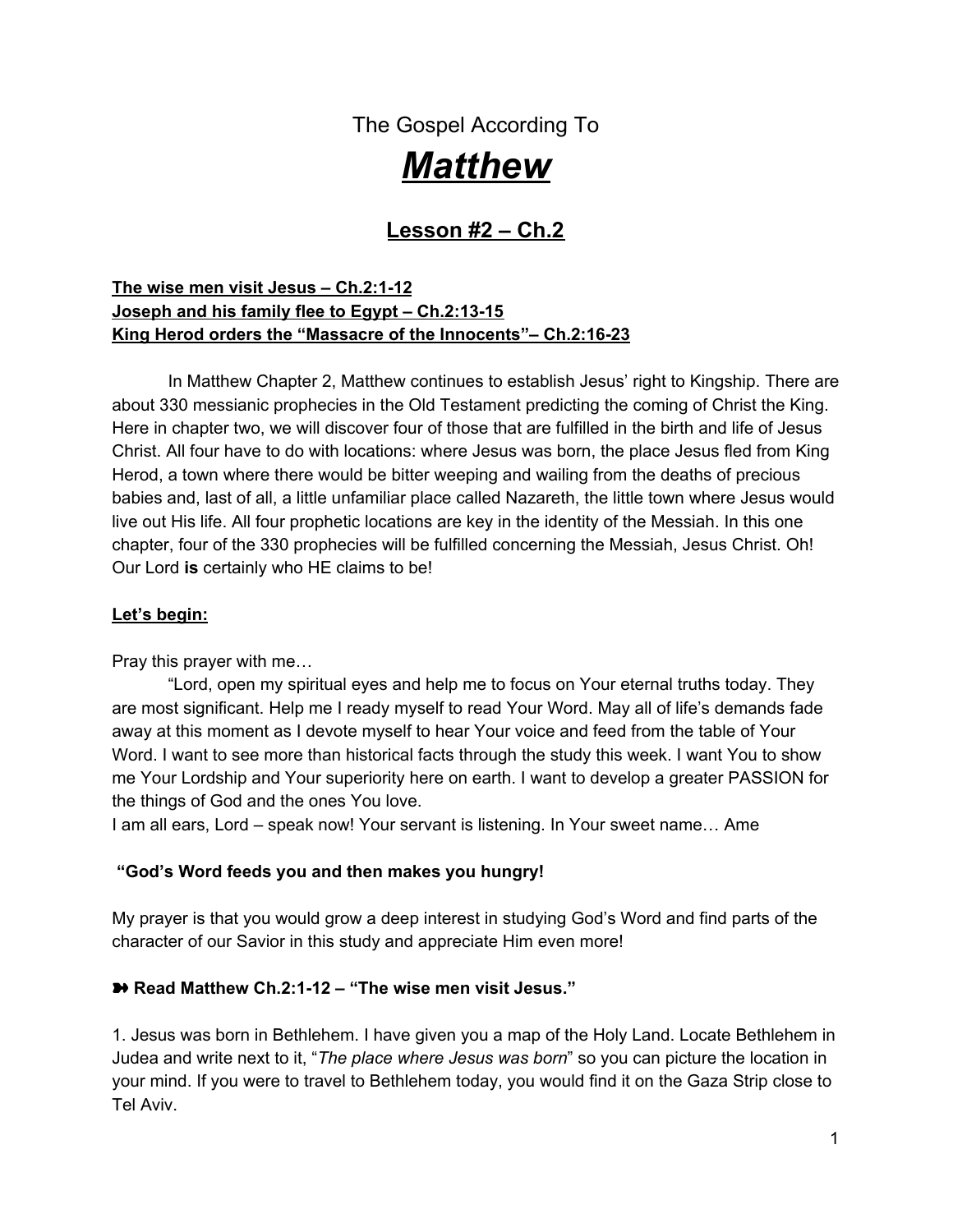When we live out there on the edge where God is calling us to come, we see the hand of God move in our lives and the lives God touches through our small acts of obedience, and our walks with God catch on fire with enthusiasm for the things of God.

# ͘ *Charles Wesley said, "Catch on fire with enthusiasm and people will come from miles to watch you burn."*

b. What hinders you from going deeper with God?

c. Why does the truth of God become hindered in our lives at times? Hebrews 4:2

\_\_\_\_\_\_\_\_\_\_\_\_\_\_\_\_\_\_\_\_\_\_\_\_\_\_\_\_\_\_\_\_\_\_\_\_\_\_\_\_\_\_\_\_\_\_\_\_\_\_\_\_\_\_\_\_\_\_\_\_\_\_\_\_\_\_\_\_\_\_

\_\_\_\_\_\_\_\_\_\_\_\_\_\_\_\_\_\_\_\_\_\_\_\_\_\_\_\_\_\_\_\_\_\_\_\_\_\_\_\_\_\_\_\_\_\_\_\_\_\_\_\_\_\_\_\_\_\_\_\_\_\_\_\_\_\_\_\_\_\_\_ \_\_\_\_\_\_\_\_\_\_\_\_\_\_\_\_\_\_\_\_\_\_\_\_\_\_\_\_\_\_\_\_\_\_\_\_\_\_\_\_\_\_\_\_\_\_\_\_\_\_\_\_\_\_\_\_\_\_\_\_\_\_\_\_\_\_\_\_\_\_\_

According to Matthew 2:2, the Magi ACTED UPON the little knowledge that they had: a light or star that they had seen while gazing in the heavens, and a few obscure rumors from believers that, according to the laws of Moses, there would one day come a King to the people of Israel. This was enough to cause them to leave their own country and all that was comfortable and familiar to seek the Savior!

Now, King Herod had a much different response to the news that "The King of the Jews" had arrived somewhere on planet earth.

\_\_\_\_\_\_\_\_\_\_\_\_\_\_\_\_\_\_\_\_\_\_\_\_\_\_\_\_\_\_\_\_\_\_\_\_\_\_\_\_\_\_\_\_\_\_\_\_\_\_\_\_\_\_\_\_\_\_\_\_\_\_\_\_\_\_\_\_\_\_\_\_

\_\_\_\_\_\_\_\_\_\_\_\_\_\_\_\_\_\_\_\_\_\_\_\_\_\_\_\_\_\_\_\_\_\_\_\_\_\_\_\_\_\_\_\_\_\_\_\_\_\_\_\_\_\_\_\_\_\_\_\_\_\_\_\_\_\_\_\_\_\_\_\_

4. What was King Herod's response according to Matthew 2:3?

5. Who else was troubled with him? V.3

6. Why do you think King Herod was so disturbed by this news? See hint is v.13

Herod was a hostile man prone to jealousy. Accepting Jesus' lordship might mean losing power and position to this power-driven king. Herod was a man who liked to do what he liked to do. He wanted no authority over his life but his own. He viewed Christ as one who would interfere with his life, and he was quite happy with how things were when he had full control, thank you very much!

This can be the exact same response people have today as they are presented with the gospel of Christ. They view Jesus as one who would interfere with their lifestyle choices, their desires, with their finances, etc. They think that living for Christ would mean giving Him all their money, giving up all the things they like to drink, sentenced to never having a good time, and living a life of boredom. They like their lives just the way they are, thank you very much, even though most of them are starved for peace, desperate for real love and acceptance, and they go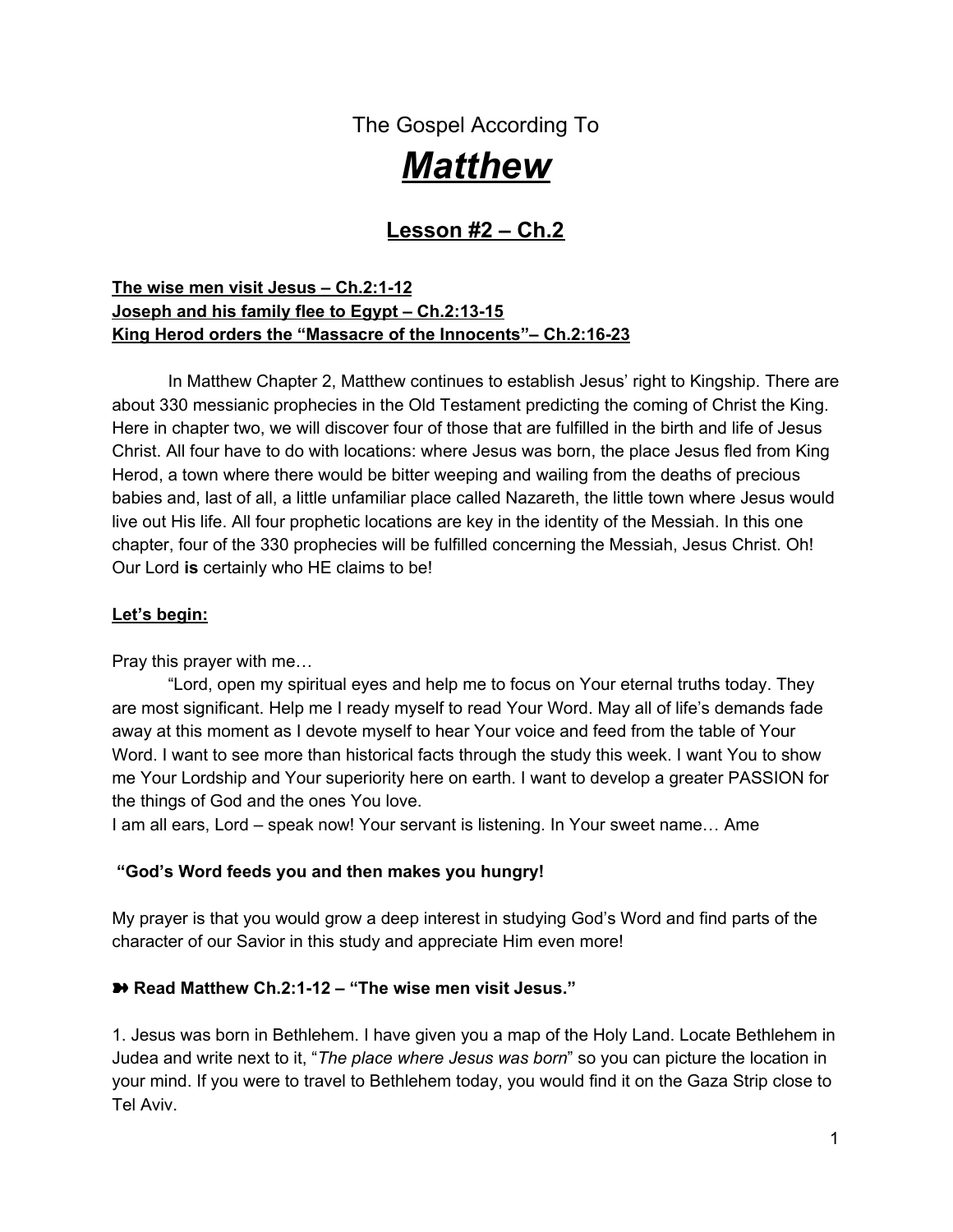to bed every night wondering if this is all there is to this life. They still would rather believe they are in control and hold to that control. They are blind to the fact that they are dying in their sins, in desperate need of a Savior, unforgiven, and will stand accountable to a holy God one day! Peace and freedom lie alone in Jesus.

This is not only the response of the *unbeliever*; it can be *our response as believers* as Christ calls us into a deeper relationship with Him. When God calls us to let go of a desire or a dream, or calls us to go deeper with Him, we may resist and hold on white-knuckled with everything we've got, hoping we will be able to outlast God. We wrestle and roll around on the carpet of faith with our Savior believing that the thing He has called us to let go of is better for us than what He has purposed and destined around the next corner, if we would just surrender that thing to Him.

I'll admit I've wrestled; I've wrestled hard at times, with everything I've had! I've wrestled for months and months until finally in my spiritually/ emotionally/ and even physically weakened state, I gave up. I cried "uncle" to almighty God, and He instantly lifted me up in His arms of assurance and flooded my soul with peace! Oh, how I love that peace - that unmistakable peace that comes with full surrender. Freedom. I love it…love it…love it!

# ͘ *There is no limit to what God can do through one life that is totally surrendered to Him! Peace lies in surrender, and in living this way, you will find your heart to remain quite calm!*

King Herod set himself against Christ, God's anointed. Now Herod understood that Jesus was the Christ because he called Him that there in v.4. It is not a good thing to set yourself in opposition to a holy God like King Herod did.

## **Those who set themselves against God are doomed.**

# **One of my favorite quotes - "If you can't be a good example, then you'll be a "horrible warning"!**

"Oh Lord! Please help me be a light for you!" "Make my life a good representation of who you are!"

7. Who does the prophet warn in Isaiah 30:1-5 and what are they in the habit of doing? Where do they put their trust?

\_\_\_\_\_\_\_\_\_\_\_\_\_\_\_\_\_\_\_\_\_\_\_\_\_\_\_\_\_\_\_\_\_\_\_\_\_\_\_\_\_\_\_\_\_\_\_\_\_\_\_\_\_\_\_\_\_\_\_\_\_\_\_\_\_\_\_\_\_\_\_\_\_\_\_ \_\_\_\_\_\_\_\_\_\_\_\_\_\_\_\_\_\_\_\_\_\_\_\_\_\_\_\_\_\_\_\_\_\_\_\_\_\_\_\_\_\_\_\_\_\_\_\_\_\_\_\_\_\_\_\_\_\_\_\_\_\_\_\_\_\_\_\_\_\_\_\_\_\_\_ \_\_\_\_\_\_\_\_\_\_\_\_\_\_\_\_\_\_\_\_\_\_\_\_\_\_\_\_\_\_\_\_\_\_\_\_\_\_\_\_\_\_\_\_\_\_\_\_\_\_\_\_\_\_\_\_\_\_\_\_\_\_\_\_\_\_\_\_\_\_\_\_\_\_\_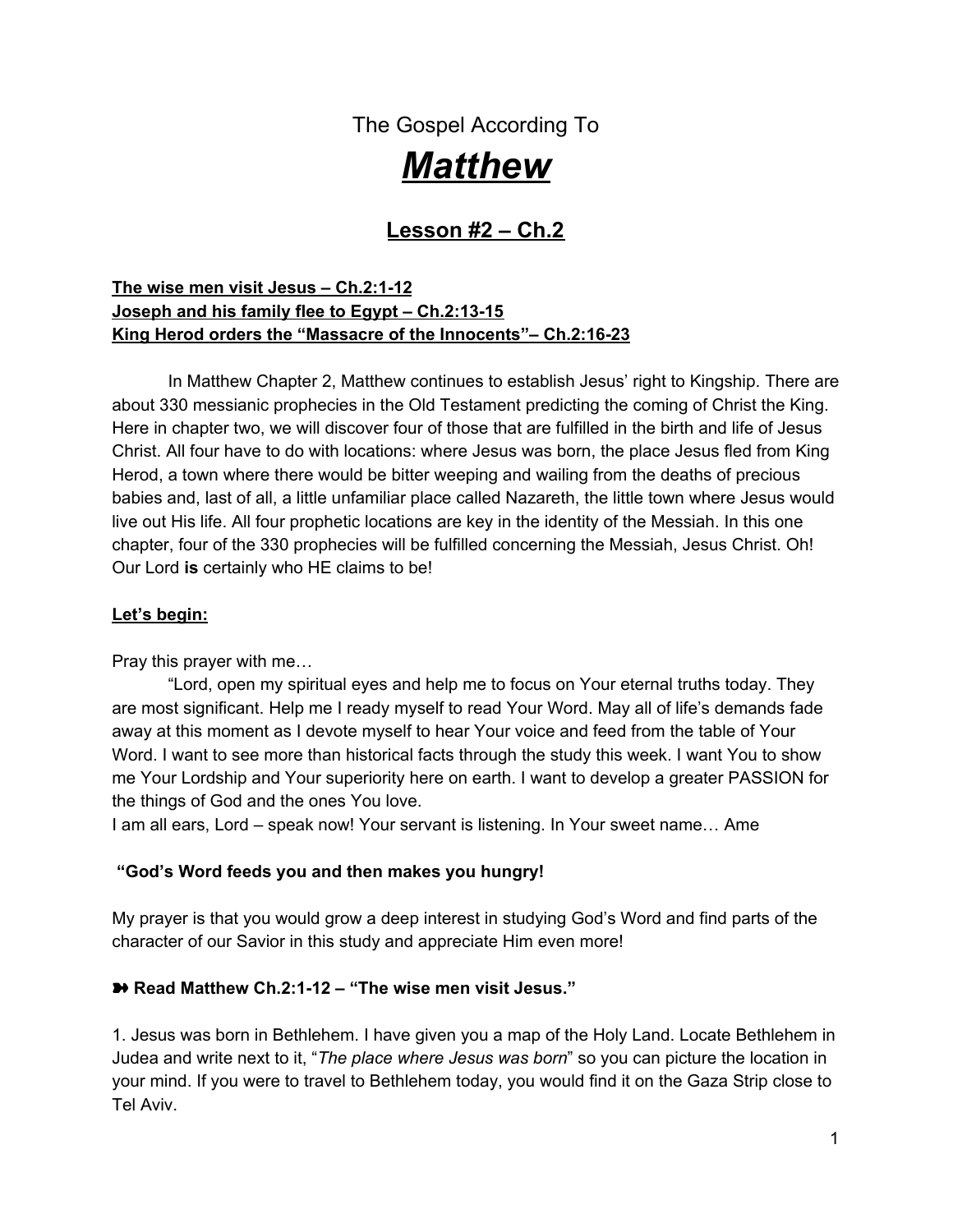8. God didn't mess around with Israel's disobedience to Him. According to God, the people of Israel were a stiff-necked people group. What did he warn them of in Leviticus 26:27-28?

9. Herod was a man who walked according to his own fleshly desires. He did whatever pleased him at the moment. How does Paul describe the life that is all about pleasing self and not pleasing God in Romans 8:4-8?

\_\_\_\_\_\_\_\_\_\_\_\_\_\_\_\_\_\_\_\_\_\_\_\_\_\_\_\_\_\_\_\_\_\_\_\_\_\_\_\_\_\_\_\_\_\_\_\_\_\_\_\_\_\_\_\_\_\_\_\_\_\_\_\_\_\_\_\_\_\_\_\_\_\_\_\_ \_\_\_\_\_\_\_\_\_\_\_\_\_\_\_\_\_\_\_\_\_\_\_\_\_\_\_\_\_\_\_\_\_\_\_\_\_\_\_\_\_\_\_\_\_\_\_\_\_\_\_\_\_\_\_\_\_\_\_\_\_\_\_\_\_\_\_\_\_\_\_\_\_\_\_\_ \_\_\_\_\_\_\_\_\_\_\_\_\_\_\_\_\_\_\_\_\_\_\_\_\_\_\_\_\_\_\_\_\_\_\_\_\_\_\_\_\_\_\_\_\_\_\_\_\_\_\_\_\_\_\_\_\_\_\_\_\_\_\_\_\_\_\_\_\_\_\_\_\_\_\_\_

\_\_\_\_\_\_\_\_\_\_\_\_\_\_\_\_\_\_\_\_\_\_\_\_\_\_\_\_\_\_\_\_\_\_\_\_\_\_\_\_\_\_\_\_\_\_\_\_\_\_\_\_\_\_\_\_\_\_\_\_\_\_\_\_\_\_\_\_\_\_\_\_\_\_\_\_ \_\_\_\_\_\_\_\_\_\_\_\_\_\_\_\_\_\_\_\_\_\_\_\_\_\_\_\_\_\_\_\_\_\_\_\_\_\_\_\_\_\_\_\_\_\_\_\_\_\_\_\_\_\_\_\_\_\_\_\_\_\_\_\_\_\_\_\_\_\_\_\_\_\_\_\_

10. Who did the King summon together to get information about where the Christ was to be born in Matthew 2:4? **Example 2:49** 

The Chief Priests and Scribes were the ones most familiar with the law. It was their job to be familiar with Old Testament prophecy and the laws of Moses, so King Herod summons them in front of him and demands to know *where,* according to the Scriptures, Jesus is to be born.

In Matthew 2:5-6 we come to the response of the coming Messiah from the Scribes and Chief Priests.

11. In reading v.5, how can we determine that the Scribes and Chief Priests knew God's Word?

\_\_\_\_\_\_\_\_\_\_\_\_\_\_\_\_\_\_\_\_\_\_\_\_\_\_\_\_\_\_\_\_\_\_\_\_\_\_\_\_\_\_\_\_\_\_\_\_\_\_\_\_\_\_\_\_\_\_\_\_\_\_\_\_\_\_

They were quoting prophecy spoken from the prophet Micah in Micah 5:2. This is the first "location prophecy" that Jesus would fulfill through the place of his birth, Bethlehem (read Micah 5:2).

12. As far as you can determine through Scripture, did the Chief Priests and Scribes ever try to find the Christ child, even though they believed what Scripture foretold to be true?

\_\_\_\_\_\_\_\_\_\_\_\_\_\_\_\_\_\_\_\_\_\_\_\_\_\_\_\_\_\_\_\_\_\_\_\_\_\_\_\_\_\_\_\_\_\_\_\_\_\_\_\_\_\_\_\_\_\_\_\_\_\_\_\_\_\_\_\_\_\_

The religious leaders were indifferent to the coming of the Messiah. Maybe they were engrossed with the goings on in the temple. Undoubtedly they had much work to do keeping the temple clean and setting up sacrifices to God. Much of their time was spent in discussing doctrine and defending legalism. They only had an *academic interest* in God; otherwise, they would have joined the Magi with an all-out passion and enthusiasm as they raced to find where their King had been born! They were religious bigots, sinful men trying to impress God with their works. They had a type of faith, but it was only head knowledge and not a heart of passion to be like Christ…to think like Christ thinks…to be about what He is about. There is such a difference!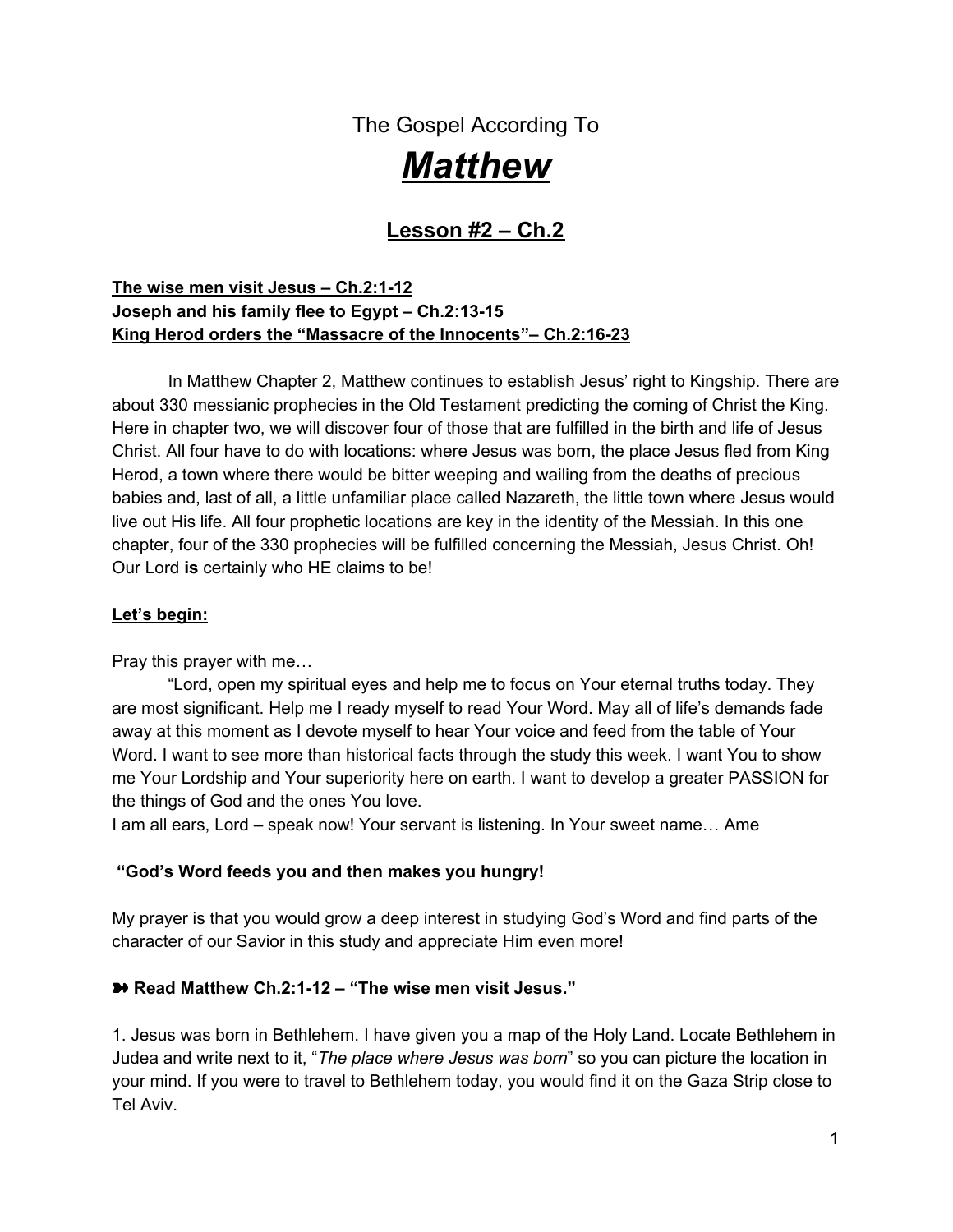Sad to say, many of our congregations are full of believers like the Chief Priests and Scribes. They spend a great portion their time doing religious rituals. They may have an academic interest in Jesus, but that's all. They are missing out on the personal relationship with the Savior, which is the whole point!

#### **Pray this prayer with me today:**

"Oh Lord, if my fire for the lost has grown cold…if I don't seek You any longer in my day with tenacity and fervor…if I've quit looking for you in the smallest details life…if I take every good thing in my life for granted and beyond that, complain that I don't have enough…forgive me, Lord, and set my eyes back on My Savior. Light a fire in my heart for the things of God, eternal things that matter and help me turn away from the religious, pious actions that I think make me right with You, or more esteemed in the eyes of others. I want to be a real Christian, Lord; not someone that acts like they care, but someone who *really* cares. I want to be burdened with those that I know are lost, condemned to hell, burdened enough that I *ache* for them when I see them in their sin. Help me to care for the "dead men/women walking". Give me a passion that flows from the heart of Jesus for the welfare of others."

Whew! That always feels good, to confess my staleness or lack of zeal for Christ and ask Him to fill me anew! I know He will, for me and for you! Now…let's go on!

#### ➽ **Return to Matthew 2:7-8.**

Herod wants to know WHEN Christ the King is coming. He says it's because he wants to join the Magi and worship the new King, but we know by reading Scripture that he wanted Christ destroyed and needed to find out when He would arrive in the region in order to do something about it.

14. When the wise men saw that star once again, they must have been so relieved. I'm sure it was a sign of confirmation that they didn't leave their homes and all they loved for nothing. They must have had doubts as time had passed, and maybe they even questioned Herod's loyalty at this point. Seeing the star, God was confirming that they were doing the right thing! When they saw the great light (glory of the Lord or light of Christ) what was their reaction (v.10-11)?

Their gifts were an expression of their worship, given out of their hearts filled with adoration, appreciation and gratefulness.

\_\_\_\_\_\_\_\_\_\_\_\_\_\_\_\_\_\_\_\_\_\_\_\_\_\_\_\_\_\_\_\_\_\_\_\_\_\_\_\_\_\_\_\_\_\_\_\_\_\_\_\_\_\_\_\_\_\_\_\_\_\_\_\_\_\_\_\_\_\_ \_\_\_\_\_\_\_\_\_\_\_\_\_\_\_\_\_\_\_\_\_\_\_\_\_\_\_\_\_\_\_\_\_\_\_\_\_\_\_\_\_\_\_\_\_\_\_\_\_\_\_\_\_\_\_\_\_\_\_\_\_\_\_\_\_\_\_\_\_\_\_ \_\_\_\_\_\_\_\_\_\_\_\_\_\_\_\_\_\_\_\_\_\_\_\_\_\_\_\_\_\_\_\_\_\_\_\_\_\_\_\_\_\_\_\_\_\_\_\_\_\_\_\_\_\_\_\_\_\_\_\_\_\_\_\_\_\_\_\_\_\_\_

#### ͘ *Giving apart from gratefulness is empty giving.*

These wise men opened their "treasures" to God and gave graciously to Him.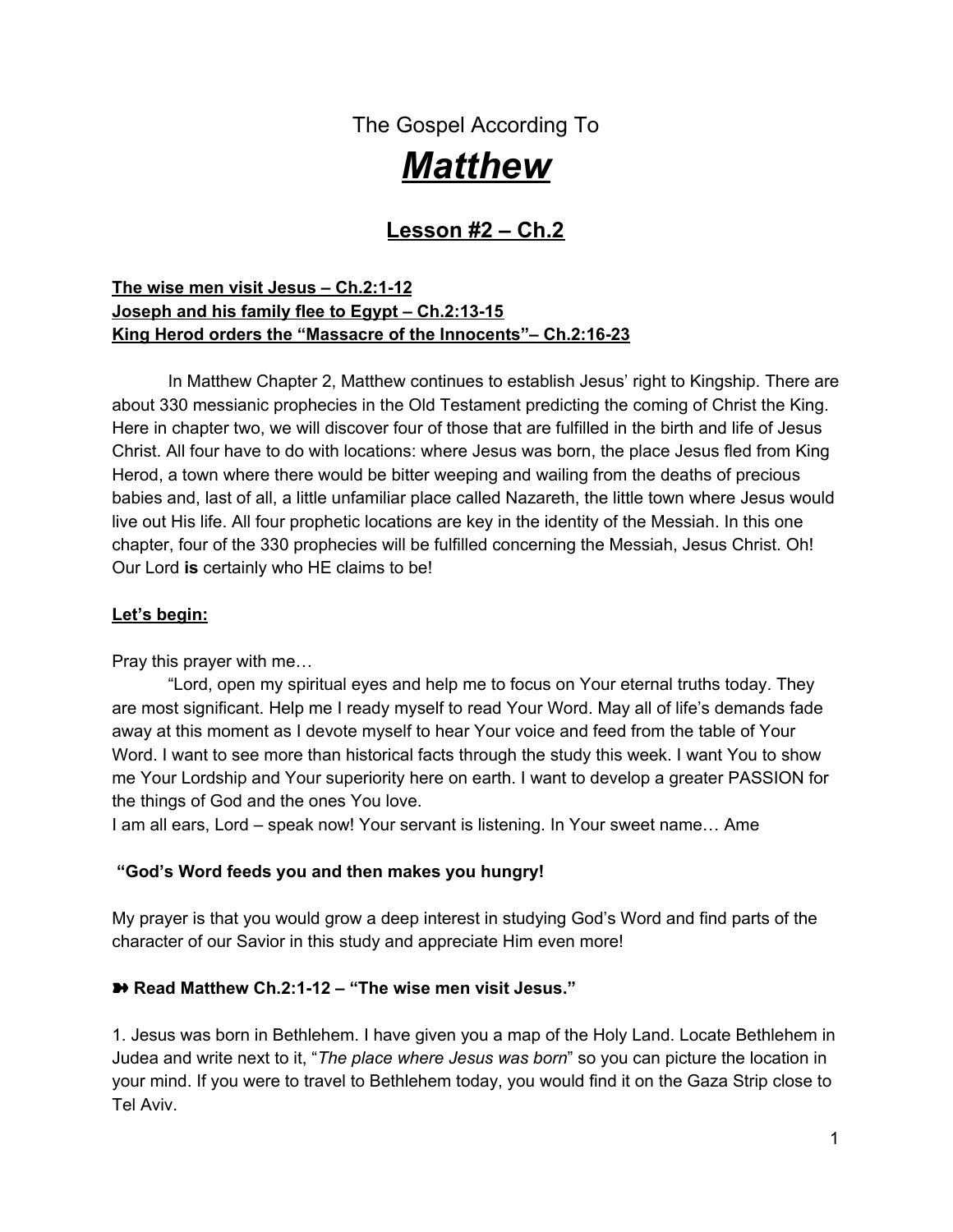True worship always costs you something. It may mean giving of your paycheck so you can worship God with the giving of your finances. It may mean being rejected from certain family members because they see you as one of those "goodie" Christians that is totally out of touch. It may mean not being accepted in that inner circle of work associates because they know you serve God. We give sacrificially in different ways, but God always, always blesses us with tenfold in return!

When we come to Christ, we make Christ the "head of the firm" and we become His steward, and we are no longer the head of the firm. I distribute my wealth only as a trustee, which makes it no sacrifice at all, remembering it really isn't mine. He just trusts me to do right by Him. He gives all of us "treasures" to distribute to make the life of others better.

15. The wise men were full of the joy of the Lord as they came into the presence of the Savior. Where can we find true joy and contentment? See Psalm 16:11. Write it here.

\_\_\_\_\_\_\_\_\_\_\_\_\_\_\_\_\_\_\_\_\_\_\_\_\_\_\_\_\_\_\_\_\_\_\_\_\_\_\_\_\_\_\_\_\_\_\_\_\_\_\_\_\_\_\_\_\_\_\_\_\_\_\_\_\_\_\_\_\_ \_\_\_\_\_\_\_\_\_\_\_\_\_\_\_\_\_\_\_\_\_\_\_\_\_\_\_\_\_\_\_\_\_\_\_\_\_\_\_\_\_\_\_\_\_\_\_\_\_\_\_\_\_\_\_\_\_\_\_\_\_\_\_\_\_\_\_\_\_

\_\_\_\_\_\_\_\_\_\_\_\_\_\_\_\_\_\_\_\_\_\_\_\_\_\_\_\_\_\_\_\_\_\_\_\_\_\_\_\_\_\_\_\_\_\_\_\_\_\_\_\_\_\_\_\_\_\_\_\_\_\_\_\_\_\_\_\_\_\_

\_\_\_\_\_\_\_\_\_\_\_\_\_\_\_\_\_\_\_\_\_\_\_\_\_\_\_\_\_\_\_\_\_\_\_\_\_\_\_\_\_\_\_\_\_\_\_\_\_\_\_\_\_\_\_\_\_\_\_\_\_\_\_\_\_\_\_\_\_\_

\_\_\_\_\_\_\_\_\_\_\_\_\_\_\_\_\_\_\_\_\_\_\_\_\_\_\_\_\_\_\_\_\_\_\_\_\_\_\_\_\_\_\_\_\_\_\_\_\_\_\_\_\_\_\_\_\_\_\_\_\_\_\_\_\_\_\_\_\_\_\_

\_\_\_\_\_\_\_\_\_\_\_\_\_\_\_\_\_\_\_\_\_\_\_\_\_\_\_\_\_\_\_\_\_\_\_\_\_\_\_\_\_\_\_\_\_\_\_\_\_\_\_\_\_\_\_\_\_\_\_\_\_\_\_\_\_\_\_\_\_\_

As we continue with our story in Matthew Ch.2, we see God giving his people divine warnings.

16. How did God warn the wise men and what was the warning? V.12

What was God sheltering them from?

17. What was the first divine warning given to Joseph in verse 13?

How can you see God's protection revealed? \_\_\_\_\_\_\_\_\_\_\_\_\_\_\_\_\_\_\_\_\_\_\_\_\_\_\_\_\_\_\_\_\_\_\_\_

18. What was the second warning to Joseph in verses 21-23??

19. In v.15, we come to the second "location prophecy" in this chapter of Matthew. You can see it spoken of here. Read the prophecy written long ago by the prophet Hosea in Hosea 11:1.

An angel of the Lord spoke to Joseph and told him to take the Christ child to Egypt. Prophecy was again fulfilled that was predicted hundreds of years before.

In v.16 we come to the unleashing of King Herod's burning jealousy for the right to the throne. Herod wasn't a Jew; he was an Edomite, and he knew he had no legal right to be the King of the Jews. He even married a Jew at one point to try and rally the Jew's allegiance. Well,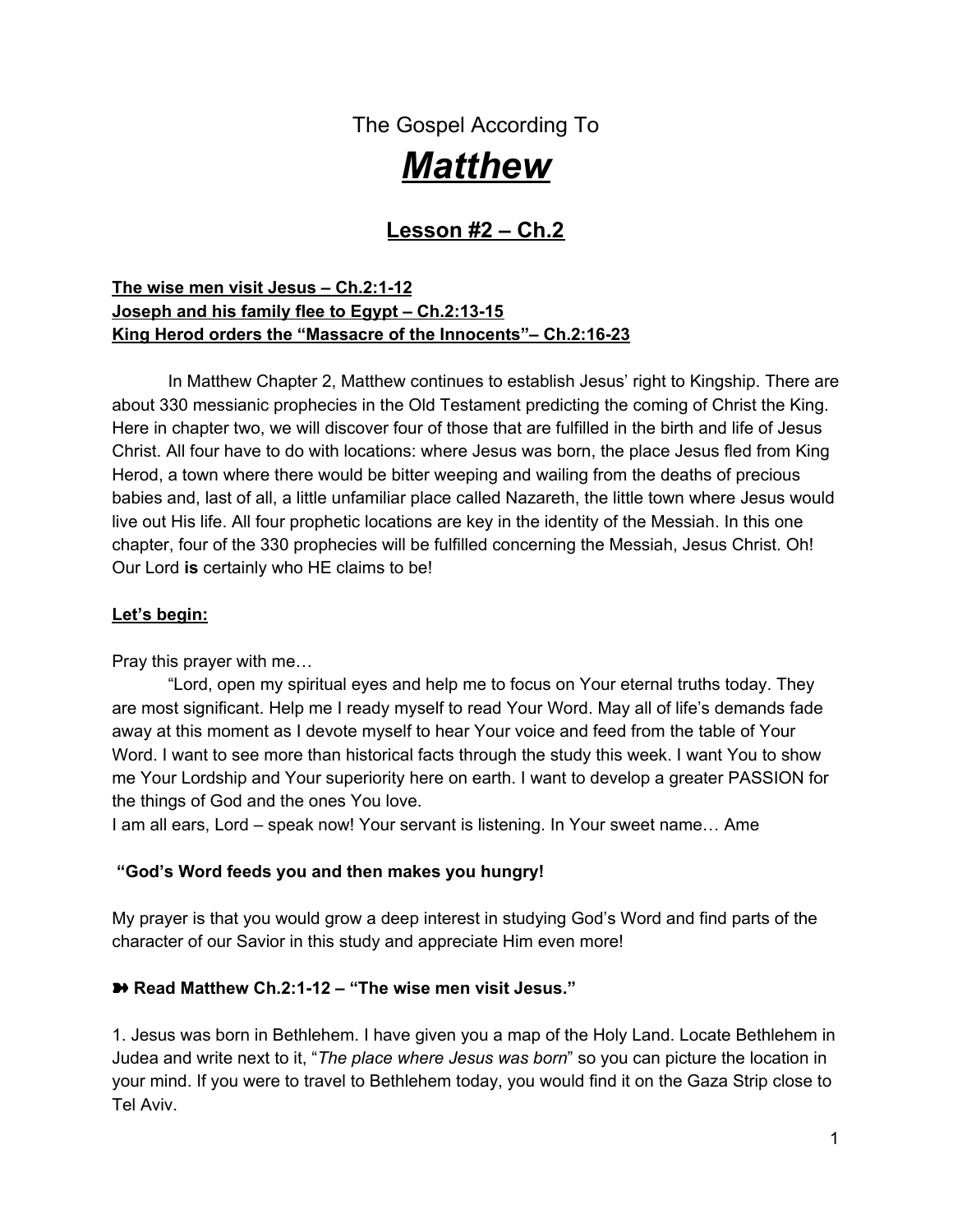now is the announcement of one born King of the Jews! He was so threatened by this that he committed some unthinkable acts in an effort to protect his title and secure his power.

His decision comes in verse 16. He sends a command to his leaders to murder EVERY child under two years of age! His thought was, "If I can't be certain who and where the Christ is, I'll just kill them all and that should take care of the problem." He had no regard for human life. The root of jealousy had graduated into a cancer consuming human reason and anything decent. He only cared about himself and didn't mind slaughtering hundreds of innocent babies to be insured that his power would remain.

Think of the men who were committed to that task! What an awful commission to be placed upon your life! There is no way one can do something like that and not be changed forever. King Herod was too cowardly to be apart of that himself; he sent forth a decree and had it done for him.

20. This brings us to our third "location prophecy" in this chapter. We find it in v.18. Write it in the blanks below. See it predicted to happen in Jeremiah 31:15.

\_\_\_\_\_\_\_\_\_\_\_\_\_\_\_\_\_\_\_\_\_\_\_\_\_\_\_\_\_\_\_\_\_\_\_\_\_\_\_\_\_\_\_\_\_\_\_\_\_\_\_\_\_\_\_\_\_\_\_\_\_\_\_\_\_\_\_\_\_\_\_\_ \_\_\_\_\_\_\_\_\_\_\_\_\_\_\_\_\_\_\_\_\_\_\_\_\_\_\_\_\_\_\_\_\_\_\_\_\_\_\_\_\_\_\_\_\_\_\_\_\_\_\_\_\_\_\_\_\_\_\_\_\_\_\_\_\_\_\_\_\_\_\_\_ \_\_\_\_\_\_\_\_\_\_\_\_\_\_\_\_\_\_\_\_\_\_\_\_\_\_\_\_\_\_\_\_\_\_\_\_\_\_\_\_\_\_\_\_\_\_\_\_\_\_\_\_\_\_\_\_\_\_\_\_\_\_\_\_\_\_\_\_\_\_\_\_ \_\_\_\_\_\_\_\_\_\_\_\_\_\_\_\_\_\_\_\_\_\_\_\_\_\_\_\_\_\_\_\_\_\_\_\_\_\_\_\_\_\_\_\_\_\_\_\_\_\_\_\_\_\_\_\_\_\_\_\_\_\_\_\_\_\_\_\_\_\_\_\_

There was so much weeping and outcry from mothers whose children were pulled from their arms and slaughtered right before their eyes that I imagine you could hear the chaos, wailing, and holocaust for miles around that city. The women refused to be comforted because they knew the killings were unnecessary, cruel, and senseless. These were hundreds of murders of defenseless babies done by the hand of a mad man.

God has been so diligent to lead Joseph and his family all this time and to keep them out of harm's way. Let's look at the rest of this chapter to find the fourth "location prophecy" and to see how God protects this little family as they follow His leading.

21. Read Matthew 2:19-23. After all the traveling, where did Joseph, Mary and Jesus end up (v. 22b, 23)?

Matthew here is using the word "Nazarene" as a synonym for one rejected by men. Nothing good was ever known to come out of Nazareth. This would be the fourth prophecy fulfilled in the second chapter of Matthew.

\_\_\_\_\_\_\_\_\_\_\_\_\_\_\_\_\_\_\_\_\_\_\_\_\_\_\_\_\_\_\_\_\_\_\_\_\_\_\_\_\_\_\_\_\_\_\_\_\_\_\_\_\_\_\_\_\_\_\_\_\_\_\_\_\_\_\_\_\_\_\_

What an amazing story about the leading of the Lord for those who seek Him diligently! God's plan for the Savior was fulfilled at every turn; even when men opposed those plans, God's ways were performed! Oh,He is so powerful! No man can get in the way of what God has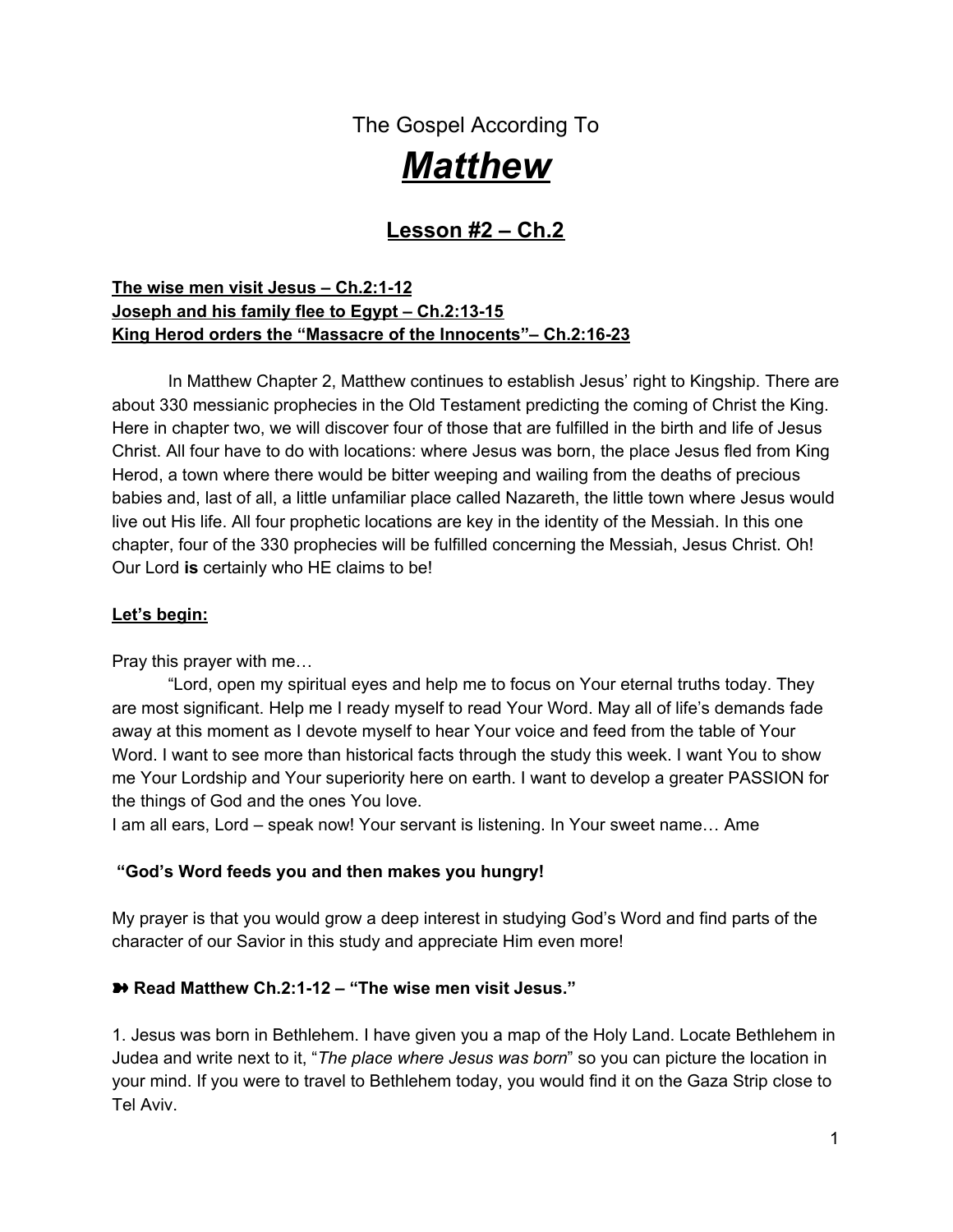ordained to be! Even if we try to follow God and our plan doesn't exactly match up with His, God will get you to where He ordains you to be. He will get you there dear one.

Our all-knowing God knew from the beginning about King Herod's plans to kill the Christ. Wouldn't Satan have loved that? Satan would have loved to snuff out the very One who was sent to save sinners. He would have loved to defeat Christ in infancy before He could get to the cross and make a way for all to be redeemed!

Joseph and Mary had only a small glimpse of God's plan through this child. They knew He was different, but they couldn't have known what Jesus would mean to a whole human race and the spiritual battle that was going on right in their midst. They were just two people involved in a HUGE plan orchestrated by God, and their part was to just follow His leading daily. Inquire of the Lord, believe Him at His Word, and do what he said to do!

22. God's guidance comes as we seek it. What do you need answers for today? Are there several directions you can take and you need God to turn you as in the way you should go? Take time here to write your thoughts before God. Cry out for His divine protection in making a decision that could unknowingly cause you harm, or future difficulty. Ask Him to speak to you through His Spirit, through counsel etc. Share with your group for prayer, if possible.

\_\_\_\_\_\_\_\_\_\_\_\_\_\_\_\_\_\_\_\_\_\_\_\_\_\_\_\_\_\_\_\_\_\_\_\_\_\_\_\_\_\_\_\_\_\_\_\_\_\_\_\_\_\_\_\_\_\_\_\_\_\_\_\_\_\_\_\_\_\_\_\_\_\_\_\_ \_\_\_\_\_\_\_\_\_\_\_\_\_\_\_\_\_\_\_\_\_\_\_\_\_\_\_\_\_\_\_\_\_\_\_\_\_\_\_\_\_\_\_\_\_\_\_\_\_\_\_\_\_\_\_\_\_\_\_\_\_\_\_\_\_\_\_\_\_\_\_\_\_\_\_\_ \_\_\_\_\_\_\_\_\_\_\_\_\_\_\_\_\_\_\_\_\_\_\_\_\_\_\_\_\_\_\_\_\_\_\_\_\_\_\_\_\_\_\_\_\_\_\_\_\_\_\_\_\_\_\_\_\_\_\_\_\_\_\_\_\_\_\_\_\_\_\_\_\_\_\_\_ \_\_\_\_\_\_\_\_\_\_\_\_\_\_\_\_\_\_\_\_\_\_\_\_\_\_\_\_\_\_\_\_\_\_\_\_\_\_\_\_\_\_\_\_\_\_\_\_\_\_\_\_\_\_\_\_\_\_\_\_\_\_\_\_\_\_\_\_\_\_\_\_\_\_\_\_

\_\_\_\_\_\_\_\_\_\_\_\_\_\_\_\_\_\_\_\_\_\_\_\_\_\_\_\_\_\_\_\_\_\_\_\_\_\_\_\_\_\_\_\_\_\_\_\_\_\_\_\_\_\_\_\_\_\_\_\_\_\_\_\_\_\_\_\_\_\_\_\_\_\_\_\_ \_\_\_\_\_\_\_\_\_\_\_\_\_\_\_\_\_\_\_\_\_\_\_\_\_\_\_\_\_\_\_\_\_\_\_\_\_\_\_\_\_\_\_\_\_\_\_\_\_\_\_\_\_\_\_\_\_\_\_\_\_\_\_\_\_\_\_\_\_\_\_\_\_\_\_\_ \_\_\_\_\_\_\_\_\_\_\_\_\_\_\_\_\_\_\_\_\_\_\_\_\_\_\_\_\_\_\_\_\_\_\_\_\_\_\_\_\_\_\_\_\_\_\_\_\_\_\_\_\_\_\_\_\_\_\_\_\_\_\_\_\_\_\_\_\_\_\_\_\_\_\_\_ \_\_\_\_\_\_\_\_\_\_\_\_\_\_\_\_\_\_\_\_\_\_\_\_\_\_\_\_\_\_\_\_\_\_\_\_\_\_\_\_\_\_\_\_\_\_\_\_\_\_\_\_\_\_\_\_\_\_\_\_\_\_\_\_\_\_\_\_\_\_\_\_\_\_\_\_ \_\_\_\_\_\_\_\_\_\_\_\_\_\_\_\_\_\_\_\_\_\_\_\_\_\_\_\_\_\_\_\_\_\_\_\_\_\_\_\_\_\_\_\_\_\_\_\_\_\_\_\_\_\_\_\_\_\_\_\_\_\_\_\_\_\_\_\_\_\_\_\_\_\_\_\_

23. That old prophet Isaiah's prophecies *were* right. They came to pass just as He had predicted.Read Isaiah 58:11-12. What benefits come to those who walk with God?

We have the promise of Almighty God being our continual guide, and we also have the promise that we shall raise up the foundations of many generations as we live for Him! God will guide me and God will guide my loved ones! Praise Him! Praise Him because He is ever faithful! We can depend on Him to guide our lives daily, just as Joseph and Mary needed God Almighty to guide and protect their journey.